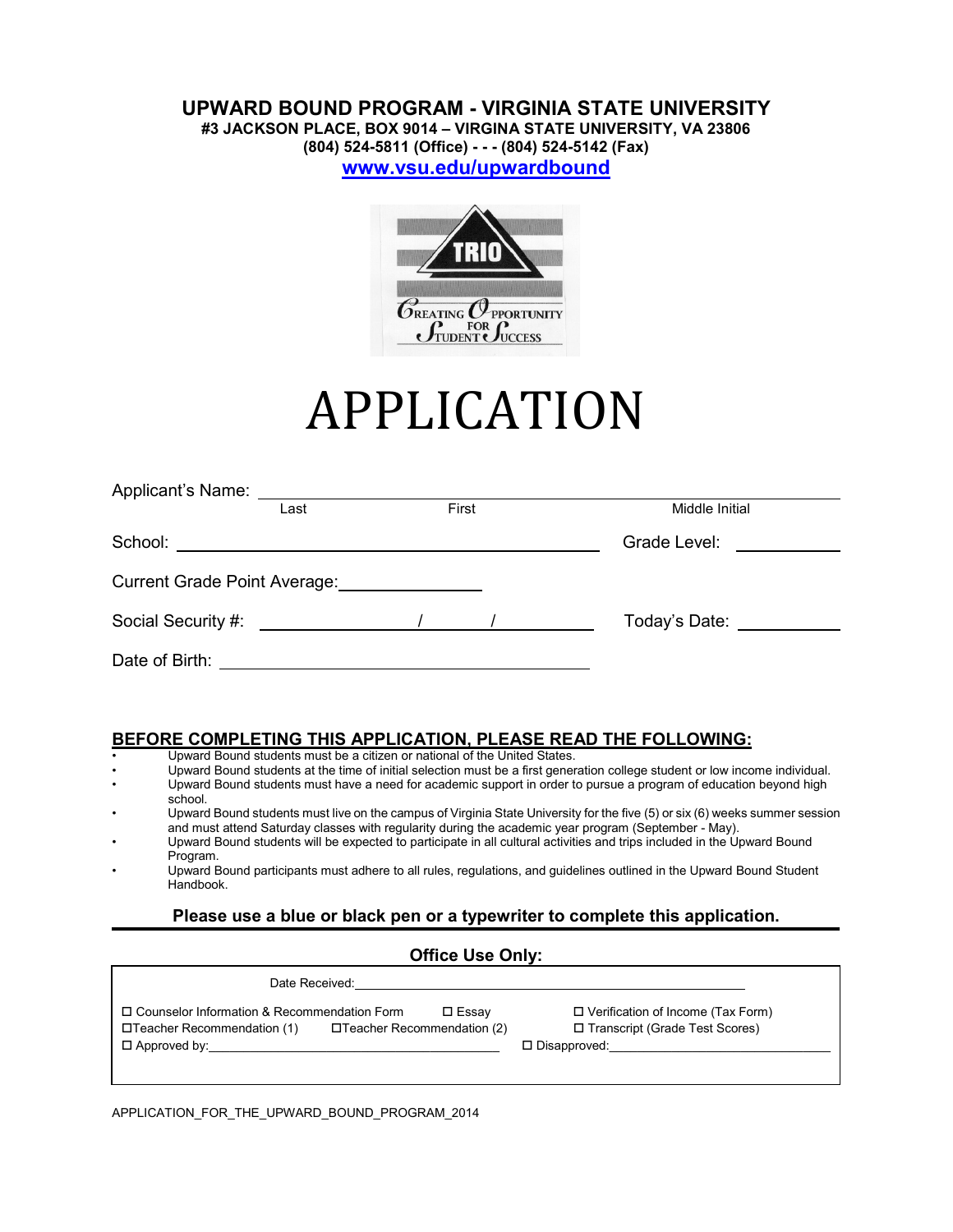| Name: _________                        |        |               |                                                                                                                                                                                                                                                                                                                                                                                      |                                                                                         |                      |          |                                                           |                     |               |                              |
|----------------------------------------|--------|---------------|--------------------------------------------------------------------------------------------------------------------------------------------------------------------------------------------------------------------------------------------------------------------------------------------------------------------------------------------------------------------------------------|-----------------------------------------------------------------------------------------|----------------------|----------|-----------------------------------------------------------|---------------------|---------------|------------------------------|
|                                        | Last   |               | First                                                                                                                                                                                                                                                                                                                                                                                |                                                                                         |                      |          | Middle Initial                                            |                     |               |                              |
| Permanent Home Address:                |        |               |                                                                                                                                                                                                                                                                                                                                                                                      |                                                                                         |                      |          |                                                           |                     |               |                              |
|                                        |        |               | <b>Street</b>                                                                                                                                                                                                                                                                                                                                                                        | $(Apt. \#)$                                                                             |                      | City     | State                                                     | Zip Code            |               | County                       |
|                                        |        |               | Home Phone Number: ( )                                                                                                                                                                                                                                                                                                                                                               |                                                                                         |                      |          |                                                           |                     |               |                              |
| $\square$ No                           |        |               | Are you a U.S. Citizen? $\Box$ Yes $\Box$ No Will you require a Form 120 to obtain a Visa?                                                                                                                                                                                                                                                                                           |                                                                                         |                      |          |                                                           |                     | $\square$ Yes |                              |
|                                        |        |               | Your current mailing address (if different from your permanent home address):                                                                                                                                                                                                                                                                                                        |                                                                                         |                      |          |                                                           |                     |               |                              |
| <b>Street Address</b>                  | Apt. # |               | City                                                                                                                                                                                                                                                                                                                                                                                 | State                                                                                   |                      |          | Zip Code                                                  |                     |               | County                       |
| Sex:<br>$\square$ Male                 |        | $\Box$ Female |                                                                                                                                                                                                                                                                                                                                                                                      |                                                                                         | Birth Date:<br>Month |          |                                                           |                     |               |                              |
|                                        |        |               |                                                                                                                                                                                                                                                                                                                                                                                      |                                                                                         |                      |          |                                                           | $\overline{Date}$   |               | Year                         |
|                                        |        |               | *If your parent(s) or guardian(s) have separate addresses please check ( $\sqrt{ }$ ) the box to the left of the name, to indicate that<br>you wish information sent to that parent or guardian. You may check both boxes and information will be sent to both. If<br>no box is checked, information will be sent to parent or guardian Number 1 unless we are otherwise instructed: |                                                                                         |                      |          |                                                           |                     |               |                              |
|                                        |        |               | Parent or Guardian No 1 D: Last First                                                                                                                                                                                                                                                                                                                                                |                                                                                         |                      |          |                                                           | Relationship        |               |                              |
|                                        |        |               |                                                                                                                                                                                                                                                                                                                                                                                      |                                                                                         |                      | MI       |                                                           |                     |               |                              |
|                                        |        |               | Home Address(if different from yours): <u>manual contracts</u><br>Street                                                                                                                                                                                                                                                                                                             |                                                                                         |                      | City     | State                                                     |                     | Zip           |                              |
|                                        |        |               | Home Phone Number: ( ) Work Phone Number: ( )                                                                                                                                                                                                                                                                                                                                        |                                                                                         |                      |          |                                                           |                     |               |                              |
|                                        |        |               |                                                                                                                                                                                                                                                                                                                                                                                      |                                                                                         |                      |          |                                                           |                     |               |                              |
|                                        |        |               | Parent or Guardian No 2 $\square$                                                                                                                                                                                                                                                                                                                                                    |                                                                                         |                      |          |                                                           | <b>Relationship</b> |               |                              |
|                                        |        |               | Last                                                                                                                                                                                                                                                                                                                                                                                 | First                                                                                   |                      | MI       |                                                           |                     |               |                              |
| Home Address(if different from yours): |        |               |                                                                                                                                                                                                                                                                                                                                                                                      |                                                                                         |                      |          |                                                           |                     |               |                              |
|                                        |        |               | <b>Street</b>                                                                                                                                                                                                                                                                                                                                                                        |                                                                                         |                      | City     | State                                                     |                     | Zip           |                              |
|                                        |        |               | Home Phone Number: ( ) Work Phone Number: ( )                                                                                                                                                                                                                                                                                                                                        |                                                                                         |                      |          |                                                           |                     |               |                              |
| Occupation:                            |        |               |                                                                                                                                                                                                                                                                                                                                                                                      |                                                                                         |                      |          |                                                           |                     |               |                              |
| If yes, please check relationship?     |        |               | Has either of your parent(s) or guardian(s) completed a four (4) year college?<br>$\Box$ Mother                                                                                                                                                                                                                                                                                      |                                                                                         |                      |          | $\Box$ Father                                             | $\Box$ Yes          |               | $\Box$ No<br>$\Box$ Guardian |
|                                        |        |               | The following information is requested so that we may demonstrate to the U.S. Department of<br>Education, this institutions compliance with Title VI of the 1964 Civil Rights Act. (Voluntary)                                                                                                                                                                                       |                                                                                         |                      |          |                                                           |                     |               |                              |
| $\Box$ African American                |        |               | $\Box$ Native American                                                                                                                                                                                                                                                                                                                                                               | ΙI                                                                                      | Hispanic American    |          | □                                                         | Caucasian American  |               |                              |
| $\Box$ Asian American                  |        |               | $\Box$ Bi-Racial American $\Box$                                                                                                                                                                                                                                                                                                                                                     |                                                                                         | Other American       |          | ⊔                                                         | International       |               |                              |
| How many sisters do you have?          |        |               | Older?                                                                                                                                                                                                                                                                                                                                                                               | $\mathcal{L}^{\text{max}}_{\text{max}}$ , where $\mathcal{L}^{\text{max}}_{\text{max}}$ |                      | Younger? | $\mathcal{L}_{\text{max}}$ and $\mathcal{L}_{\text{max}}$ | At home?            |               |                              |
| How many brothers do you have?         |        |               | Older?                                                                                                                                                                                                                                                                                                                                                                               | <u>and the state</u>                                                                    |                      | Younger? |                                                           | At home?            |               |                              |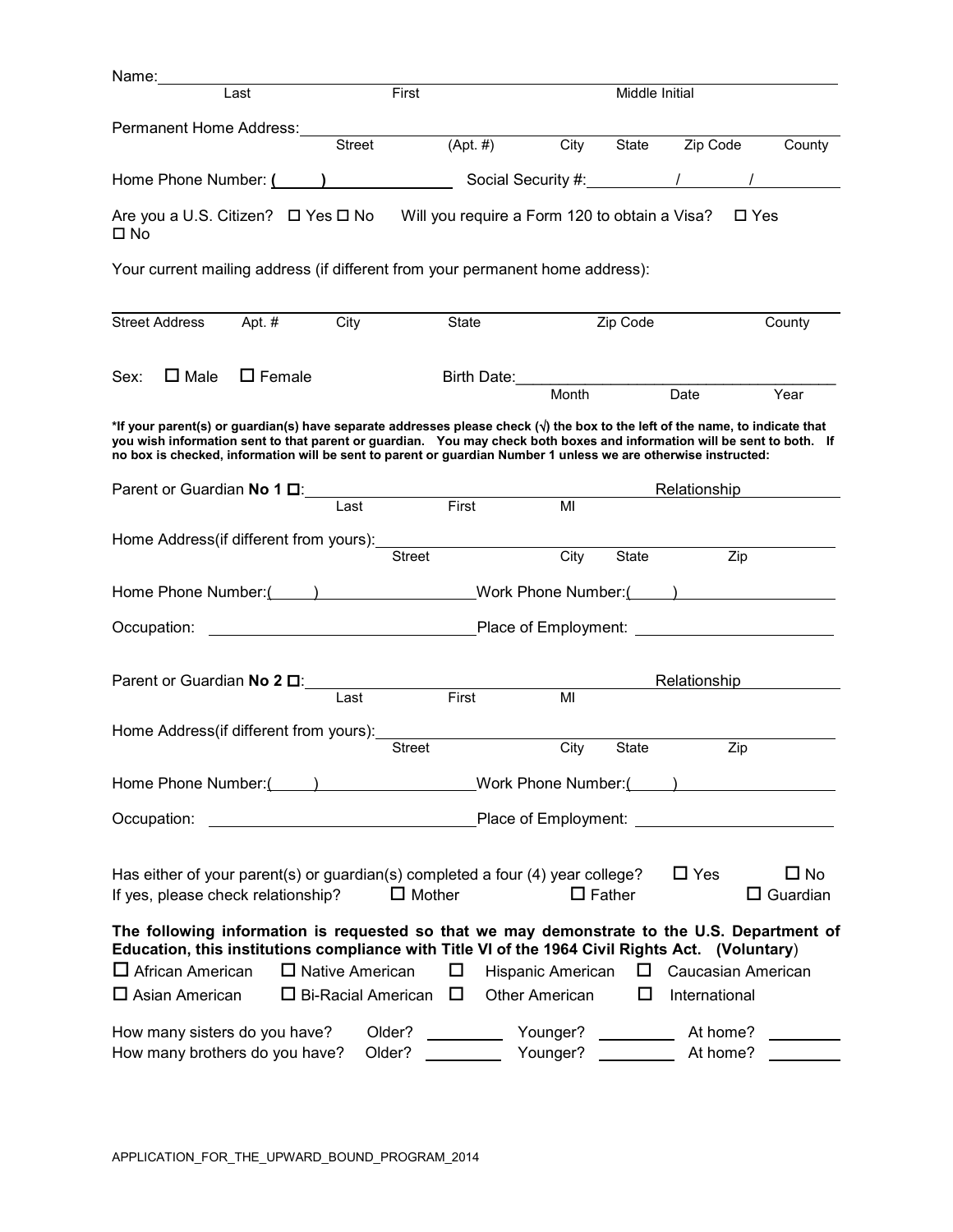List school activities and organizations:

 $\overline{a}$ 

| What subject(s) in your curriculum do you need assistance or improving?<br>What subject(s) in your curriculum do you like least?<br>How would you rate yourself as a student?<br>$\square$ Excellent<br>$\square$ Good<br>$\square$ Average<br>$\square$ Poor<br>Name at least two (2) teachers who know you very well:<br><b>TEACHER'S NAME</b><br><b>SCHOOL</b><br><b>TEACHER'S NAME</b><br><b>SCHOOL</b><br>Name at least two (2) persons in your community who know you very well:<br><b>NAME</b><br>ADDRESS/PHONE#<br><b>NAME</b><br>ADDRESS/PHONE# |
|----------------------------------------------------------------------------------------------------------------------------------------------------------------------------------------------------------------------------------------------------------------------------------------------------------------------------------------------------------------------------------------------------------------------------------------------------------------------------------------------------------------------------------------------------------|
|                                                                                                                                                                                                                                                                                                                                                                                                                                                                                                                                                          |
|                                                                                                                                                                                                                                                                                                                                                                                                                                                                                                                                                          |
|                                                                                                                                                                                                                                                                                                                                                                                                                                                                                                                                                          |
|                                                                                                                                                                                                                                                                                                                                                                                                                                                                                                                                                          |
|                                                                                                                                                                                                                                                                                                                                                                                                                                                                                                                                                          |
|                                                                                                                                                                                                                                                                                                                                                                                                                                                                                                                                                          |
|                                                                                                                                                                                                                                                                                                                                                                                                                                                                                                                                                          |
|                                                                                                                                                                                                                                                                                                                                                                                                                                                                                                                                                          |
|                                                                                                                                                                                                                                                                                                                                                                                                                                                                                                                                                          |
| What are your special interest(s) or hobbies?                                                                                                                                                                                                                                                                                                                                                                                                                                                                                                            |
| Will you need any special assistance? $\Box$ Yes<br>$\square$ No                                                                                                                                                                                                                                                                                                                                                                                                                                                                                         |
|                                                                                                                                                                                                                                                                                                                                                                                                                                                                                                                                                          |

APPLICATION\_FOR\_THE\_UPWARD\_BOUND\_PROGRAM\_2014